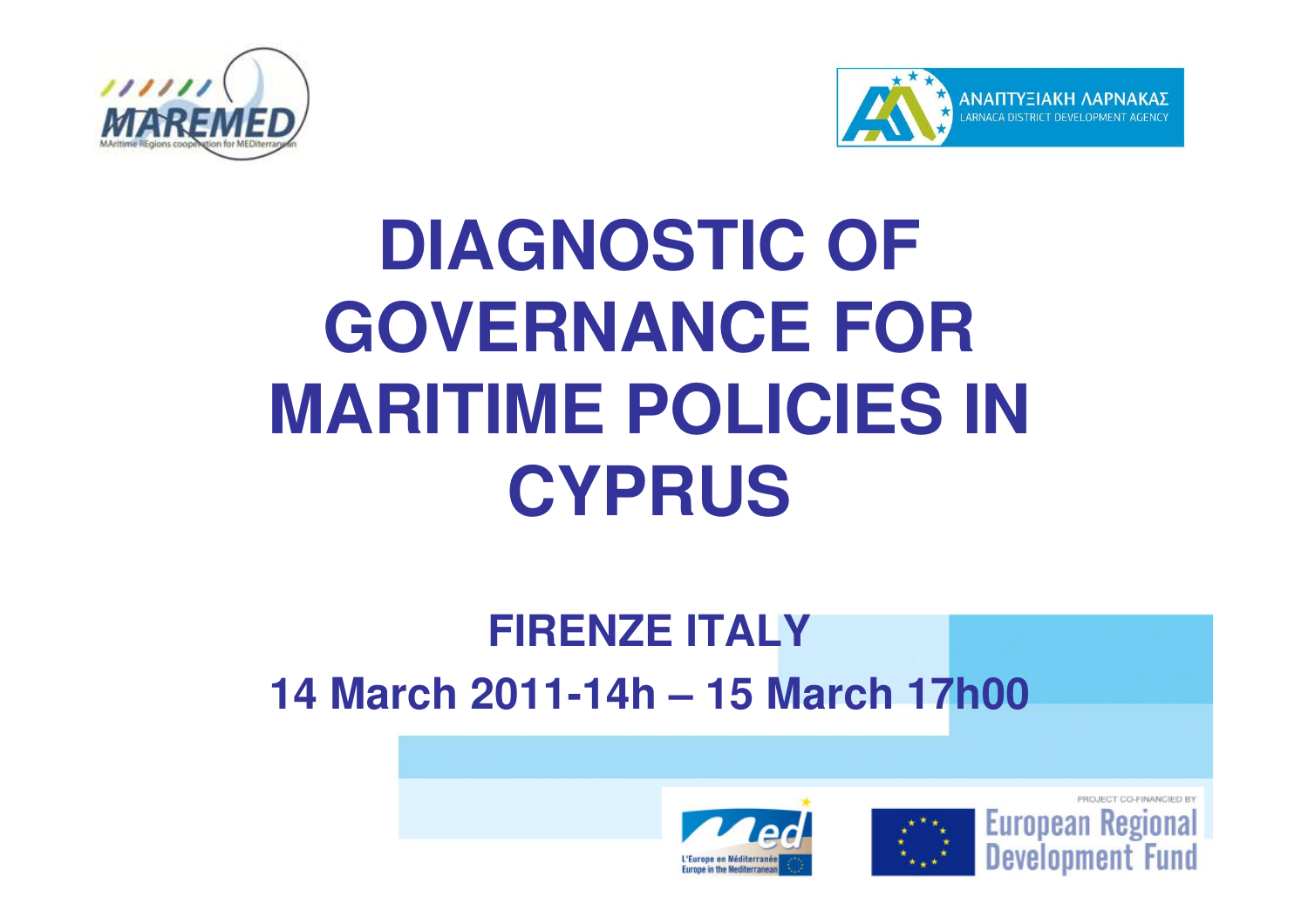



## **Internal Governance and budget**

## •**Do you have a political delegate specially dedicated to ICZM / WFD / FISHING / ACC / CMD policy ?**

•The political delegate which is dedicated to the areas involving the Maritime Policy is the Minister of Agriculture, Natural Resources and Environment which at the time is Mr Demetris Eliades.

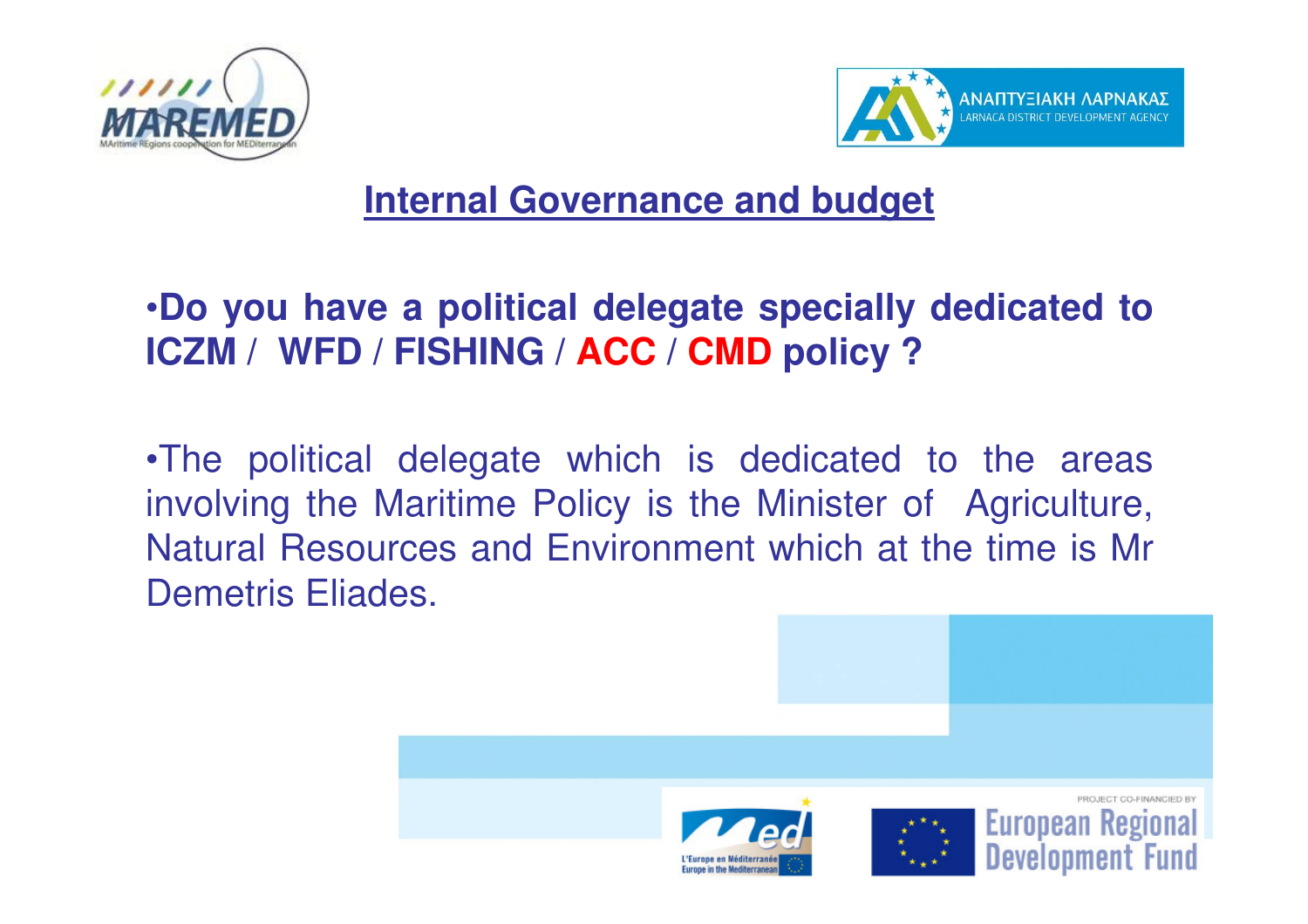



- • **Do you have an official policy identified with a publishable document in a website for the followingMaritime Areas ICZM / WFD / FISHING / ACC / CMD ?**
- Some of those Maritime Areas they have identified policies which are also publishable in English in websites.
	- **1. ICZM** For the Integrated Costal Zone Management as a country we have the CAMP (Coastal Area Management Programme) which is publishable in English in the website of the Environmental Department.
		- http://www.cyprus.gov.cy/moa/agriculture.nsf/All/04B9487405A22 B96C2257149002957C9?OpenDocument



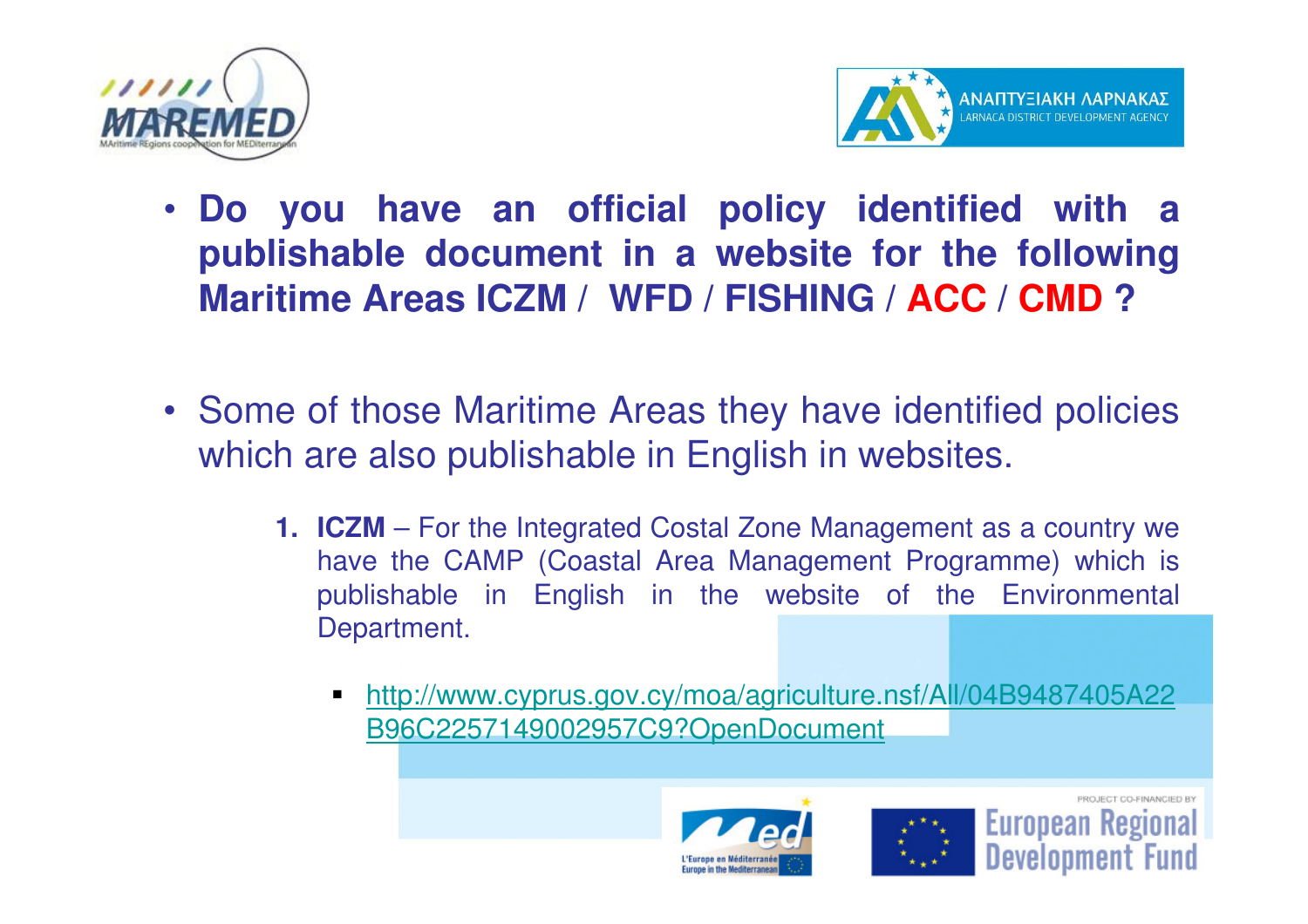



#### **CAMP Cyprus adopts three overriding principles:**

1.It is a country-driven project designed to respond to national and local priorities perceived and defined according to the experiences, realities and problems of the Cyprus legal, administrative and cultural institutions and policy issues.

2.It is based on an integrated approach to coastal environment and development problems in Cyprus cutting across sectorial policy areas to address the diverse pressures and constraints that affect the coastal environment.

3. It focuses attention on the socio-economic aspects of coastal management given the importance of coastal development to the national and local economy.



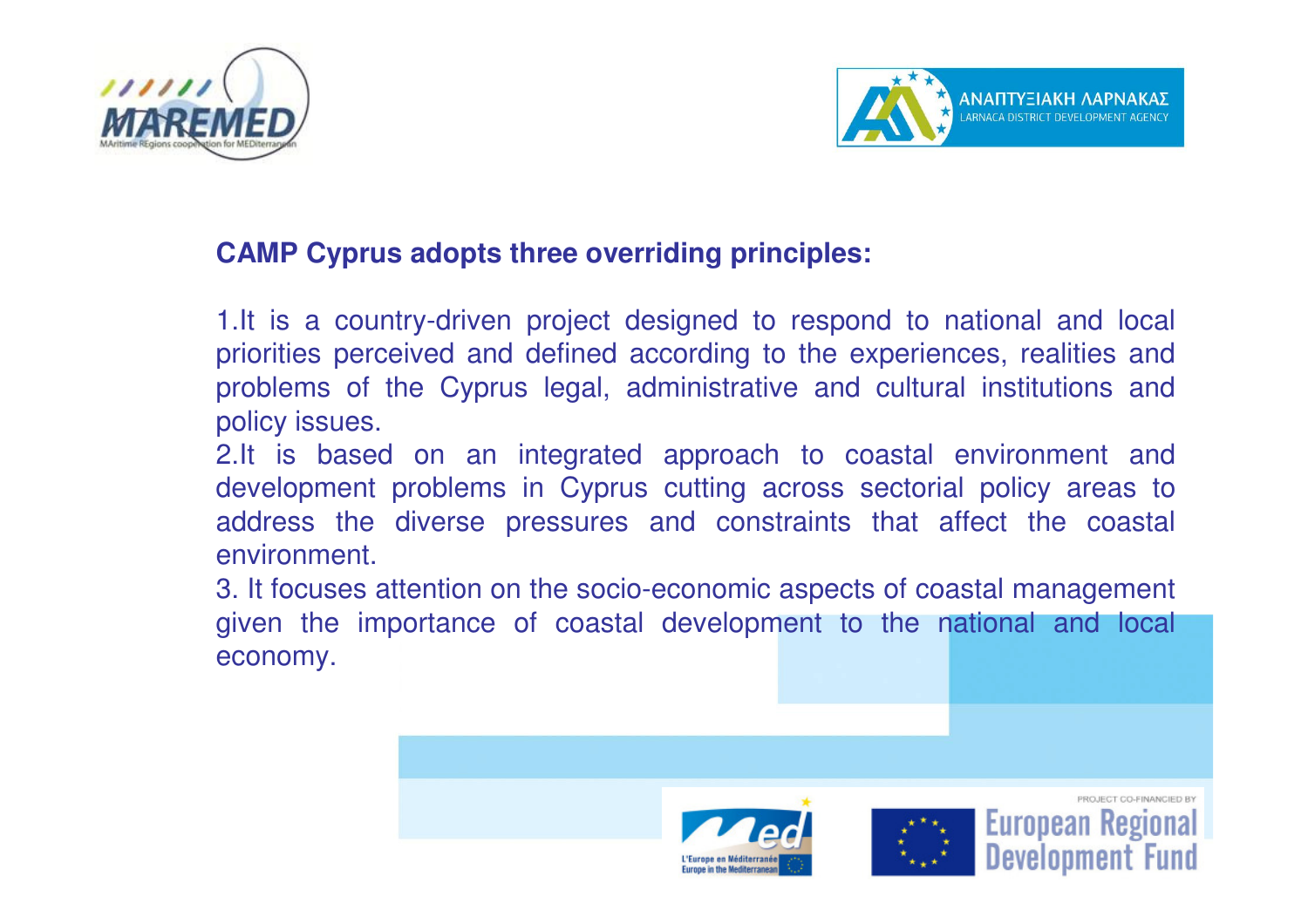



- **2. WFD**  The policy that we used in Cyprus is the Water Framework European Directive **2000/60/EC** and is publishable in English in the website of the Water Development Department of the Ministry of Agriculture, Natural Resources and **Environment** 
	- • **WFD 2000/60/EC -** Establishes a framework for Community action in the field of water policy, reforming the current European legislation and sets the legal framework for proper management and protection of water resources. The main objective is to prevent further deterioration of all waters and to achieve "good water status" by 2015.
		- http://www.moa.gov.cy/moa/wdd/Wdd.nsf/all/462E24C7DDBE1BB4C2 $\bullet$ 25772700260C03?opendocumentPROJECT CO-FINANCIED B' **European Regional Development Fund**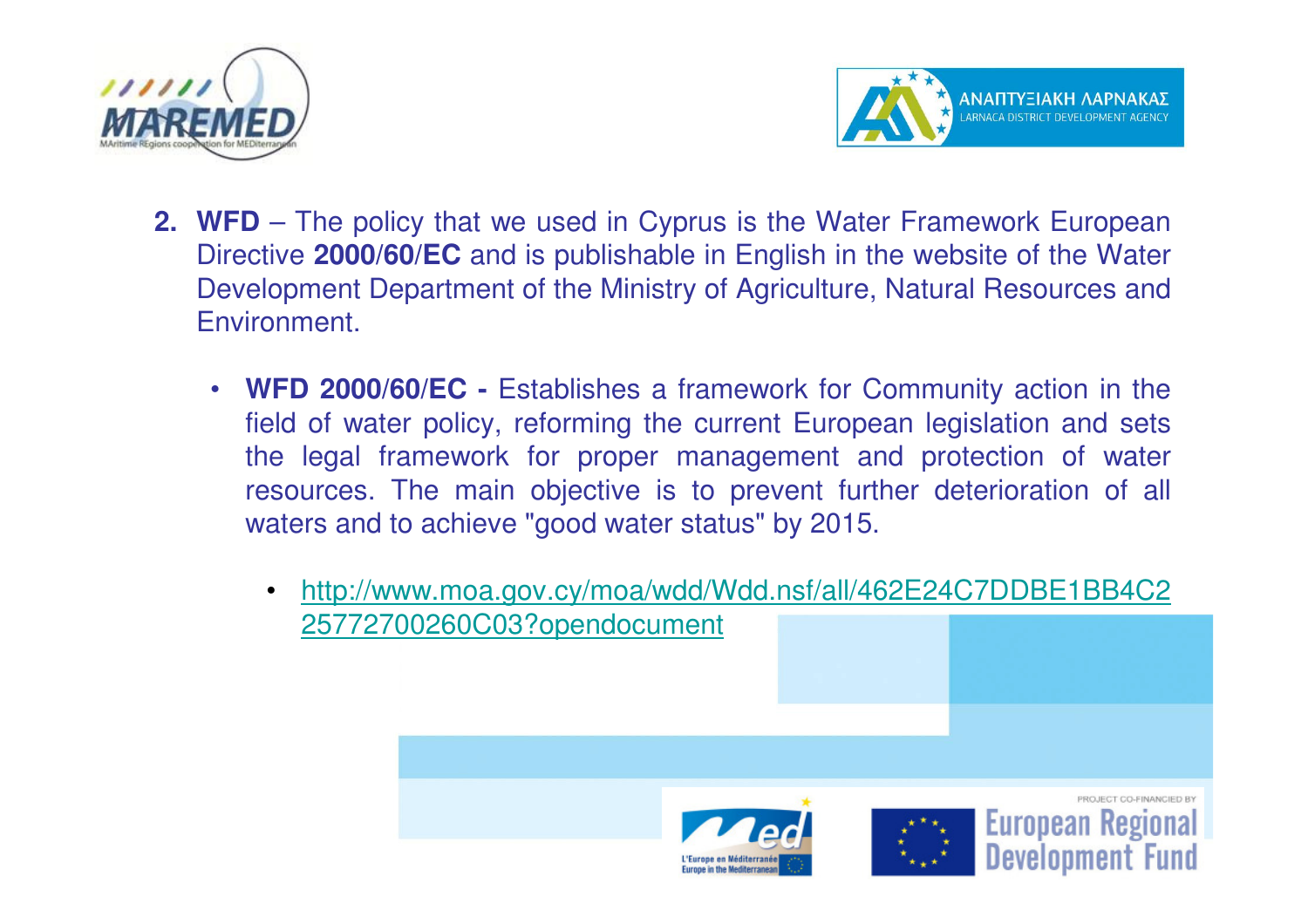



- **3. FISHING –** For the Fishing Policy we have the Legislations only in Greek in the website of the Department of Fisheries and Marine Research.
	- •http://www.moa.gov.cy/moa/dfmr/dfmr.nsf/DMLlegislation\_gr/DMLlegisl ation\_gr?OpenDocument
	- $\bullet$  The Cypriot fishing policy aims to enhance the economic contribution of the fisheries sector, safeguard the income of those dependent on fishing and sustainably manage marine resources so that they aremaintained at high levels on a long-term basis.
	- Fisheries management involves institutional, economic and financial interventions and control measures. In the trawl fishery, vessel numbers are restricted, mesh sizes are regulated and fishing depths and seasons are controlled.



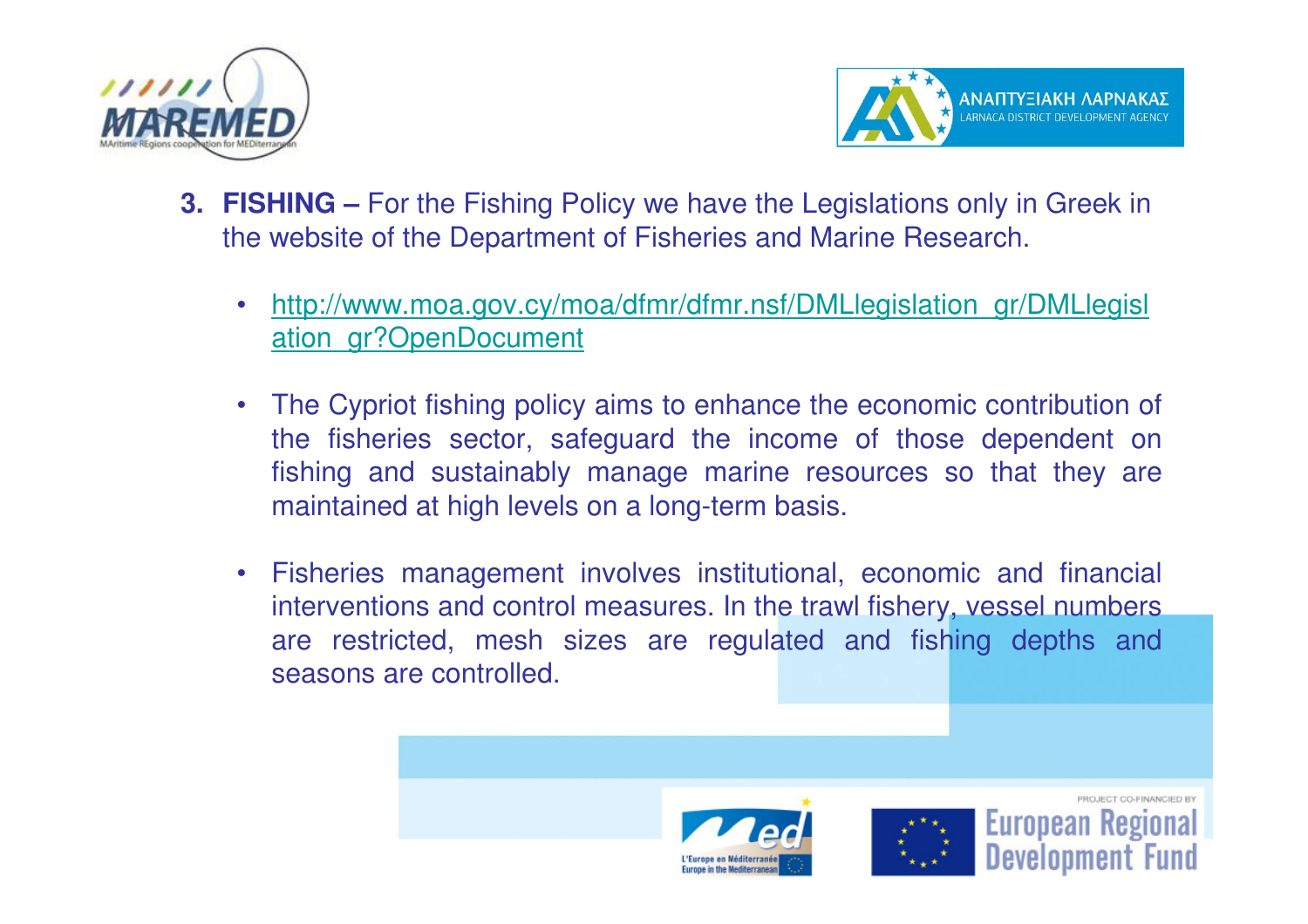



- **4. ACC**  For the Adaptation of the Climate Change in Cyprus did not have any policy which is specific for the Coastal Areas. The Legislation that they used in the Environmental Department in the Ministry of Agriculture, Natural Resources and Environment is the **Kyoto Protocol** which is an international agreement linked to the United Nations Framework Convention on Climate Change. The major feature of the Kyoto Protocol is that it sets binding targets for 37 industrialized countries and the European community for reducing greenhouse gas emissions.
- **5. CMD**  Cyprus has not yet developed the Coastal Maritime Data Policy.

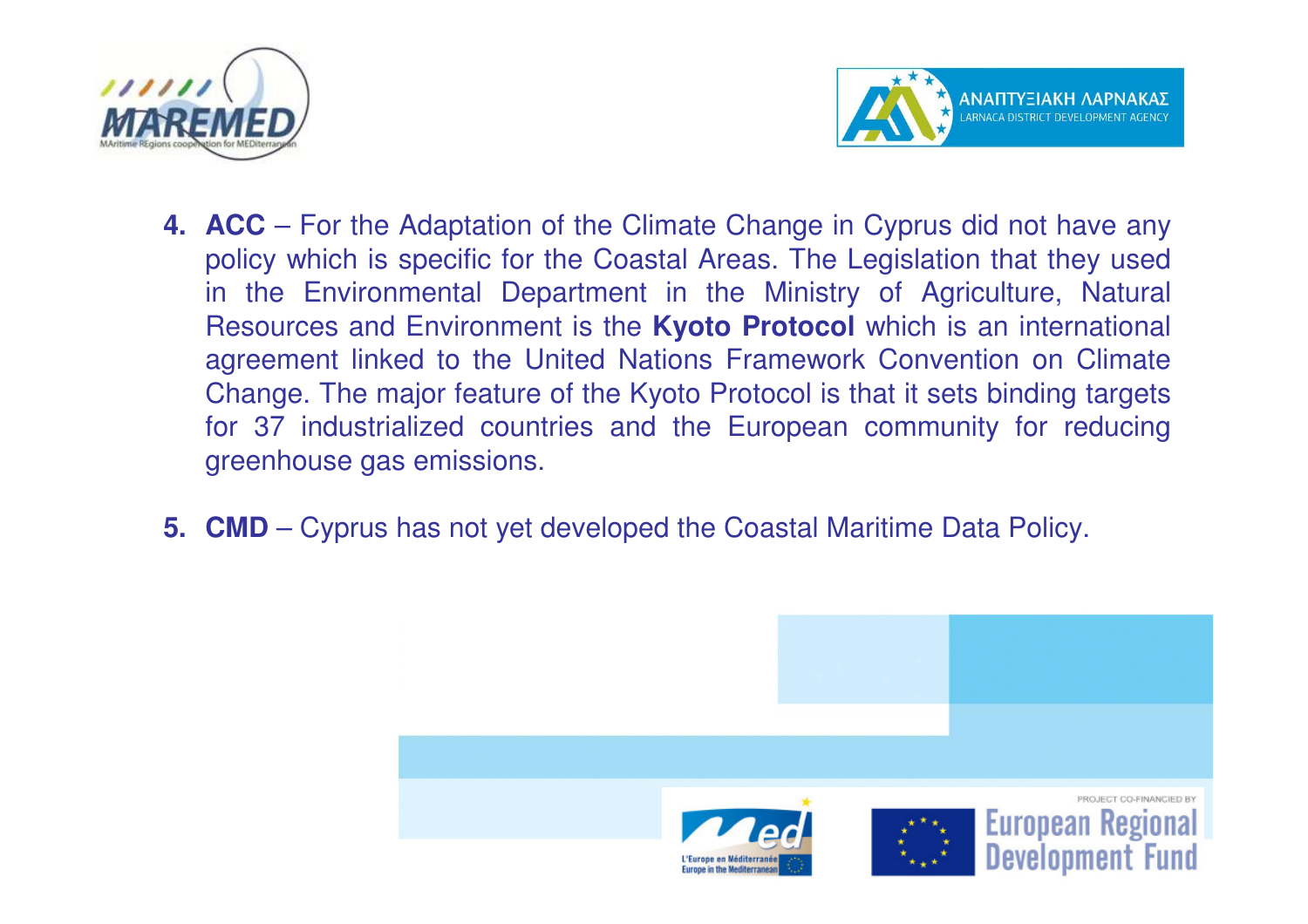



## • **Which offices are responsible for the Maritime Areas ICZM / WFD / FISHING / ACC / CMD?**

- • For all the Maritime Areas responsible is the Ministry of Agriculture, Natural Resources and Environment with different departments of the Ministry.
	- $\bullet$  ICZM - Environmental Department, and for the constructions for the improvement of the coastal areas responsible is the Public WorksDepartment (Ministry of
	- WFD Water Development Department
	- FISHING Department of Fisheries and Marine Research
	- ACC Environmental Department
	- •CMD – No department



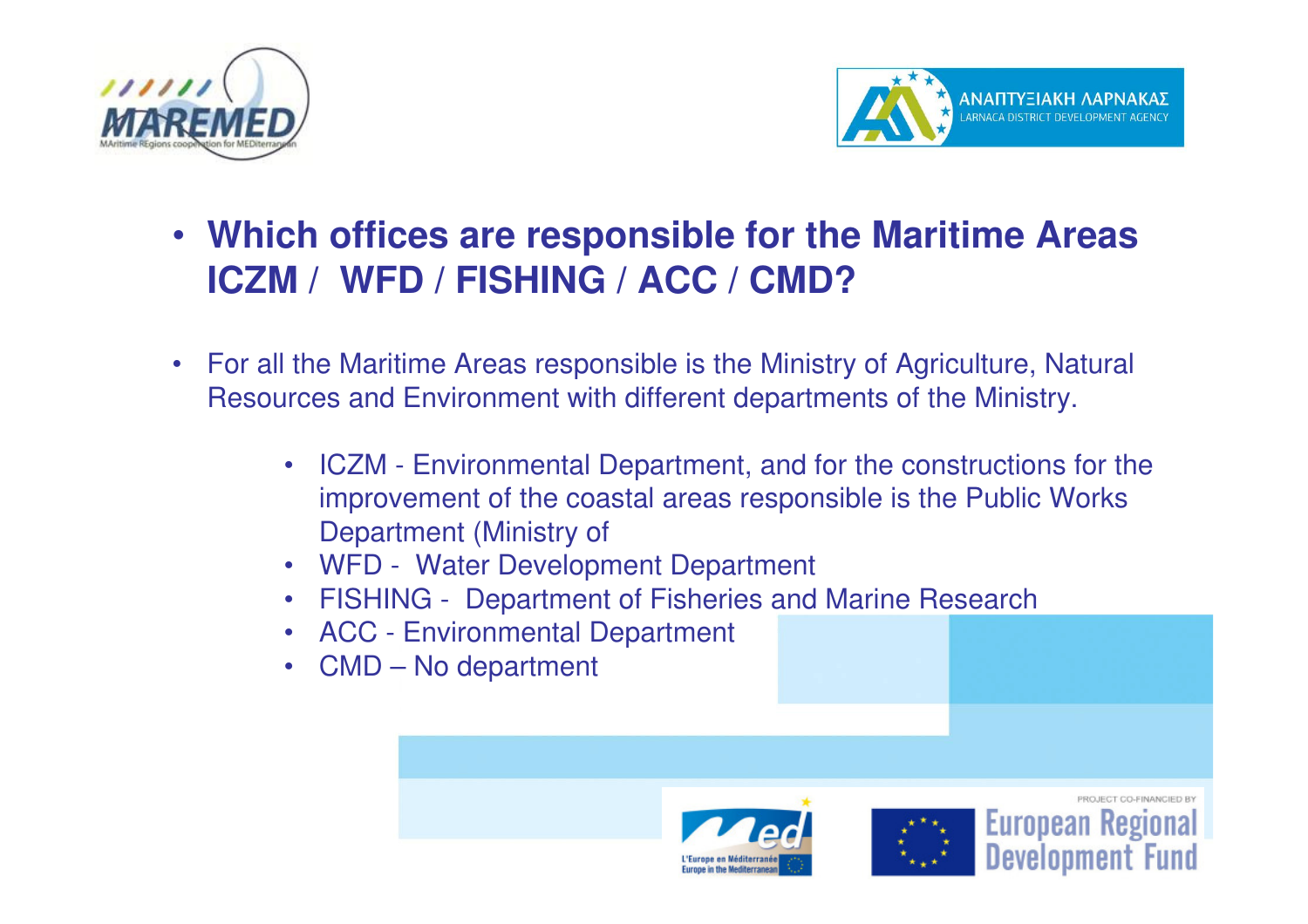



#### • **Do you have a specialized budget for the Maritime Areas ICZM / WFD / FISHING / ACC / CMD?**

- From the above Maritime Areas the only area that has specific budget is the **Fishing** because of the Operational Programme for the Fisheries for 2007-2013 which is 39,5 millions which aims to motivate all interested parties to receive funding under the sectors of fisheries, aquaculture, processing and marketing of fishery and aquaculture products as well as measures concerning fishing infrastructure works. Additionally the OPF aims to the sustainable development of fisheries areas and protection of the marine environment.
- For the rest Maritime Areas the budget depends from the needs that they may have every year.



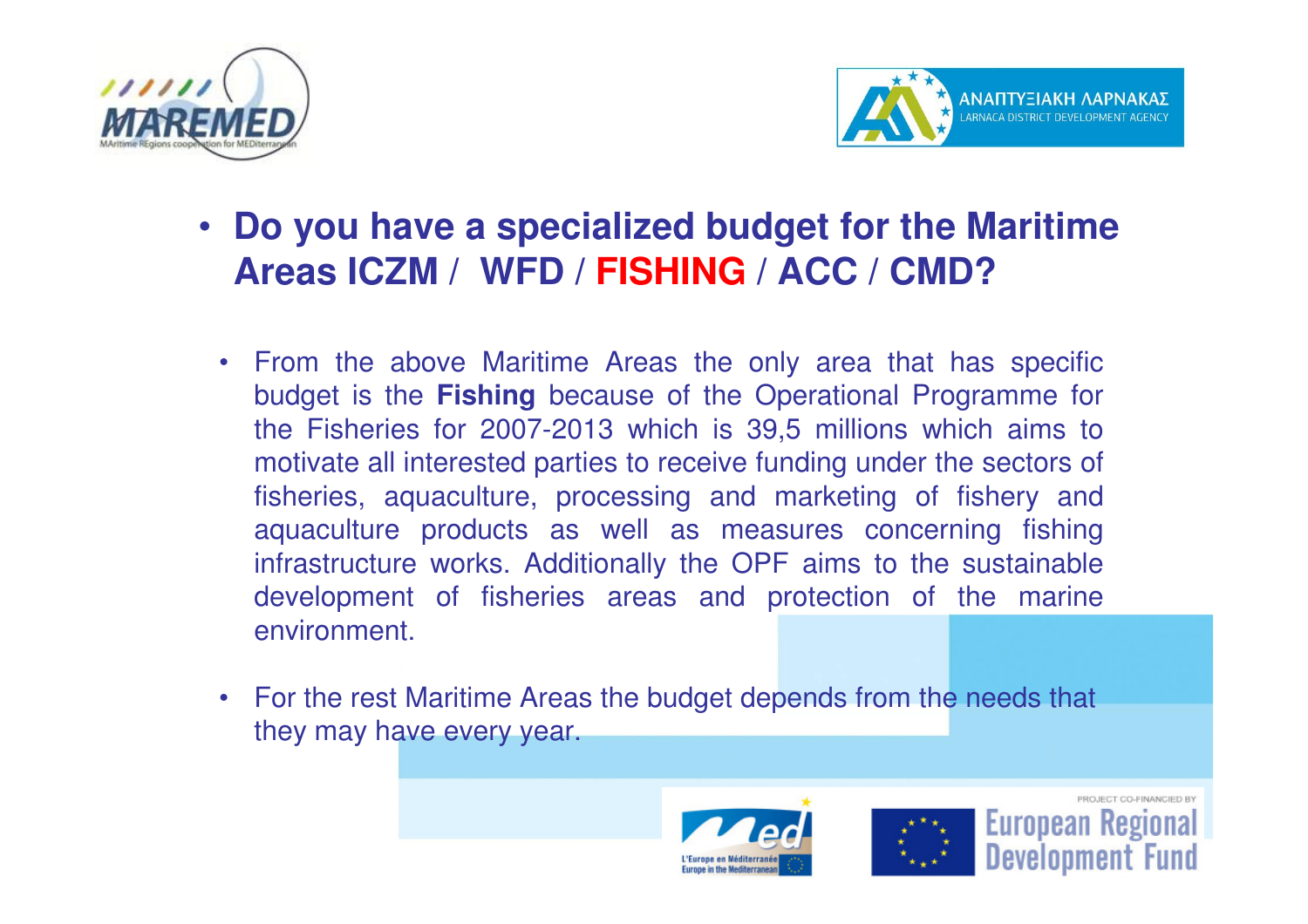



## **Tools of Maritime policies**

- **Do you have a database or a GIS or a part of your global GIS dedicated to the Maritime Areas ICZM / WFD / FISHING / ACC / CMD?**
- • The only database for the above Maritime Areas that Cyprus has is the Legislation information in the website of the Ministry of Agriculture, Natural Resources and Environment.

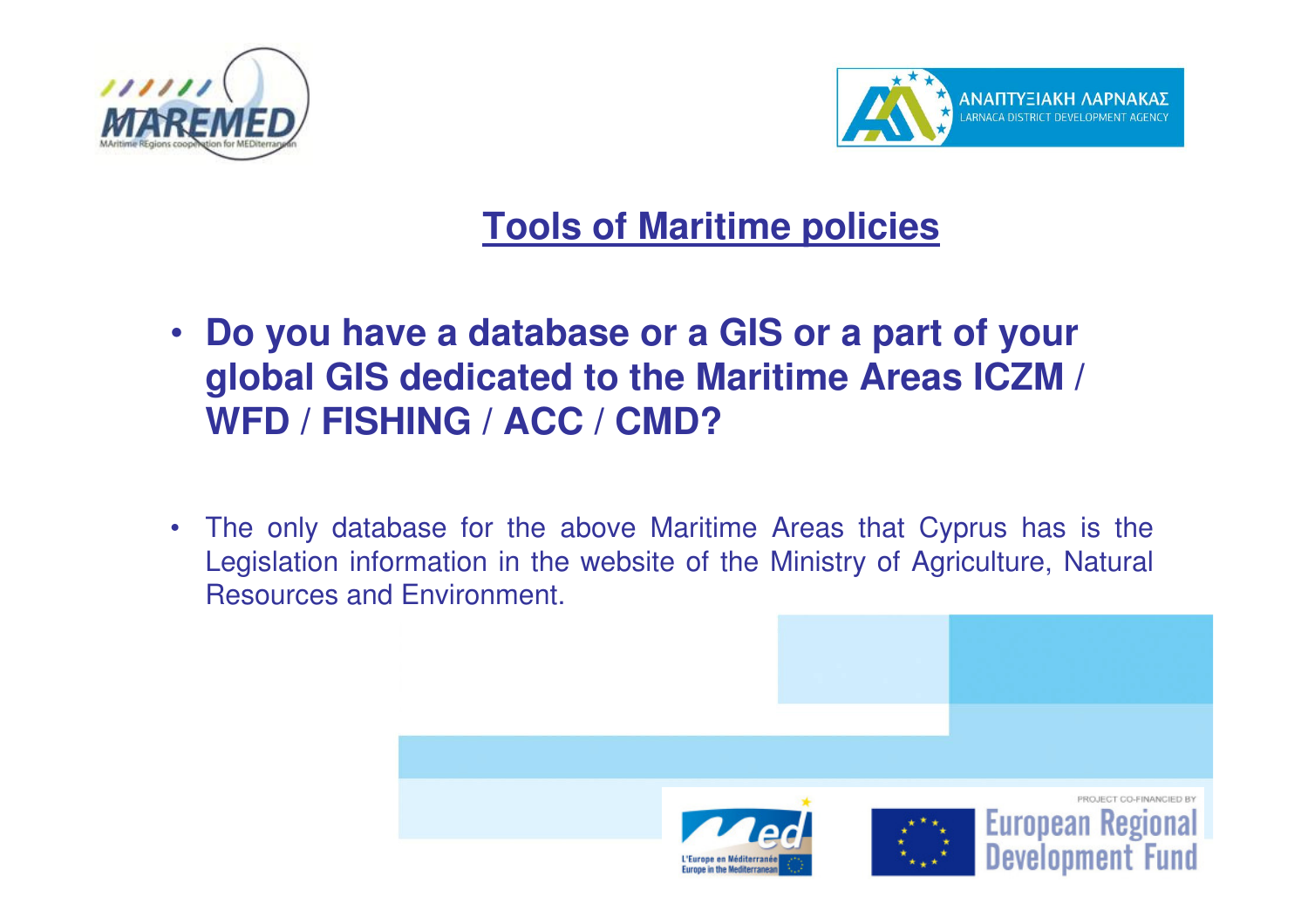



**European Regional** 

**Development Fund** 

- • **Do you have a consultation structure with maritime activities representant for the ICZM / WFD / FISHING / ACC / CMD?** 
	- The maritime activities representant for the above maritime areas is the Directors of every Department of the Ministry of Agriculture, Natural Resources and Environment.
	- **Do you have a regular consultation event for Maritime Areas theme or a regular publication for professional or public?**
	- Usually we are not doing regular consultation event for the Maritime Areas but once a year every Department of the Ministry of Agriculture, Natural Resources and Environment publicate the annual reports in their website. Some departments publicate the reports also in English.

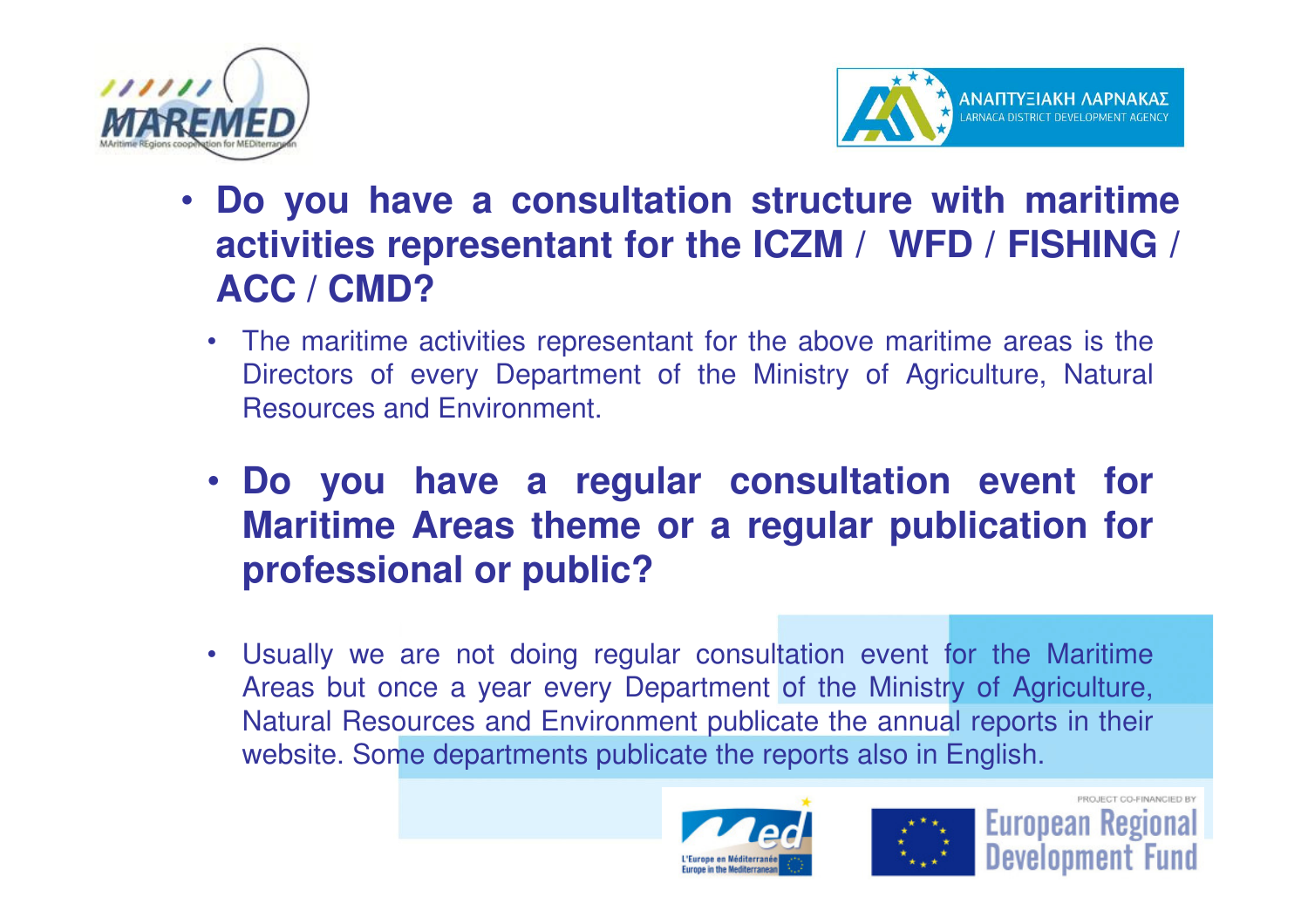



- **What are the National and regional laws you use for ICZM theme; are they publishable on the website? (English version) or do you have a link on a website?**
- **ICZM** The CAMP of Cyprus (Coastal Area Management Programme) which is numbered and the publishable in English in the website of the Environmental Department and the Legislation for the Protection of the Beach which is publishable only in Greek.
- • http://www.cyprus.gov.cy/moa/agriculture.nsf/All/04B9487405A22B96C2257149002957C9?OpenDocument
- •http://www.ucm.org.cy/Depository/Document/518/Document.pdf



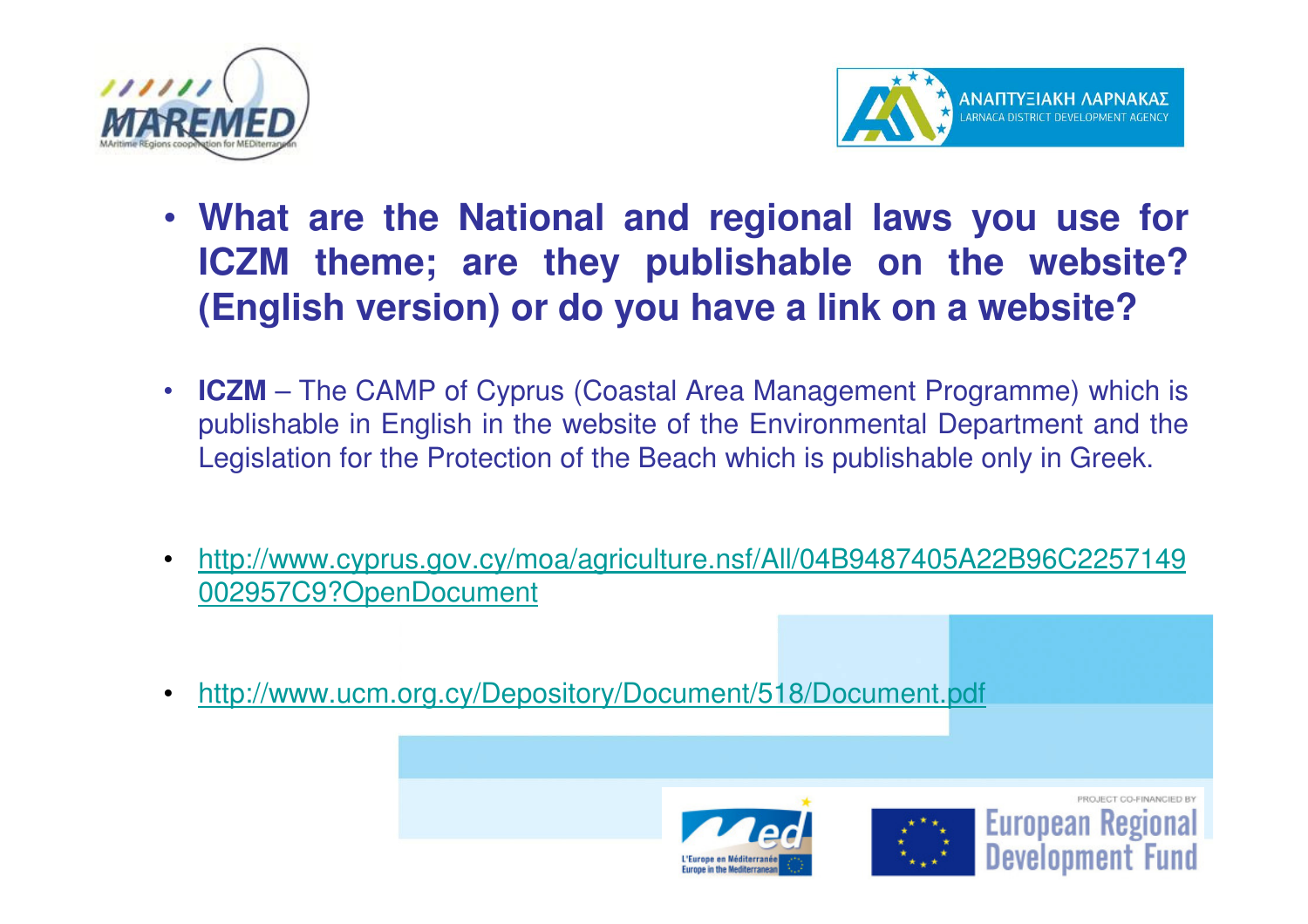



#### **Bottom up governance; for Maritime Areas theme**

- • **Do you have common tools, formal relations, or data exchange on Maritime Areas thematic within your State?**
- The Departments of the Ministry of Agriculture, Natural Resources and Environment which are involved with the Maritime Areas they cooperate between them with common tools and data exchange for researches and for new constructions for the improvement of Maritime Areas.

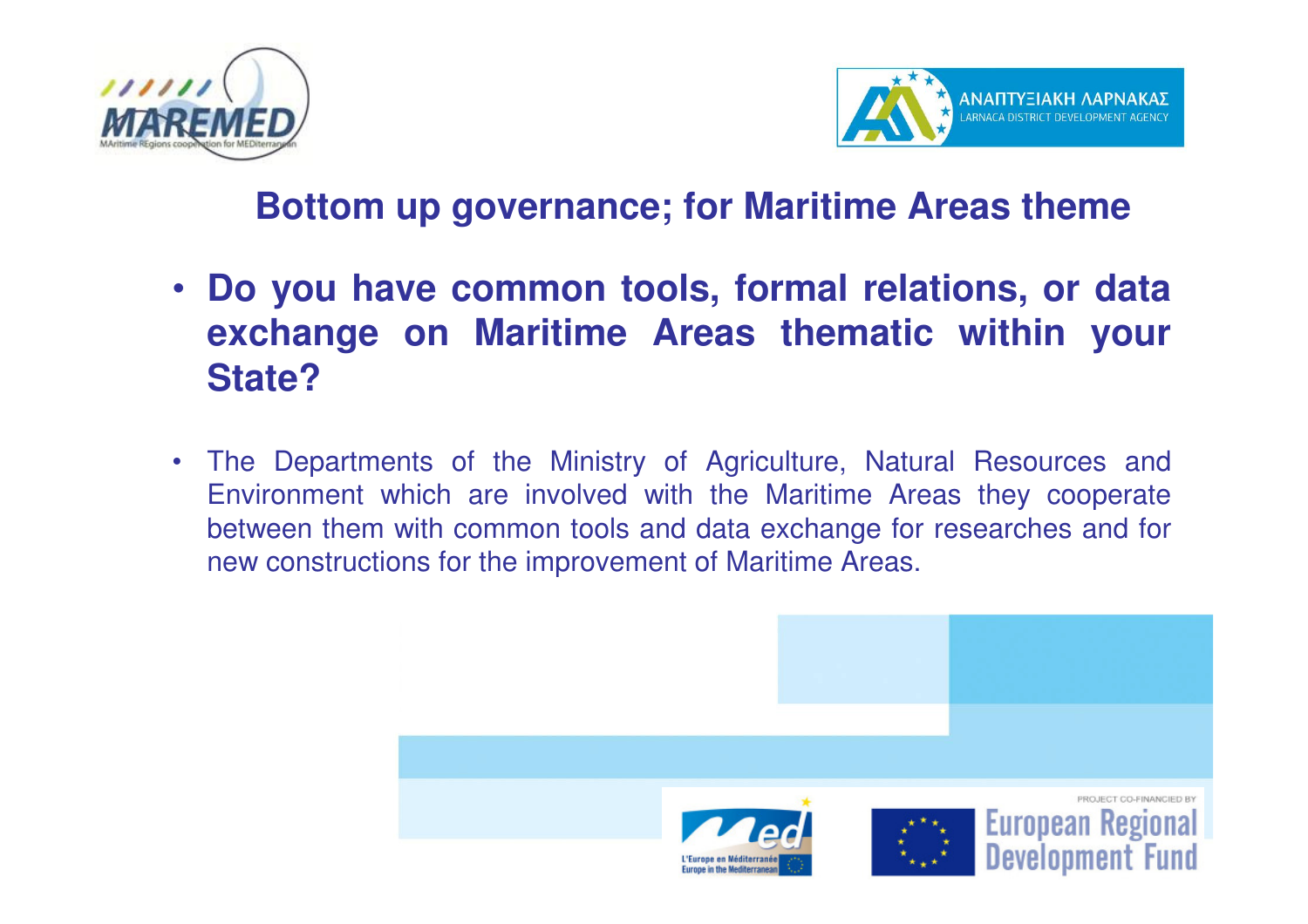



#### **Top down governance; for Maritime Areas theme**

•In Cyprus except from the Ministry of Agriculture, Natural Resources and Environment which is the main responsible Ministry for the protection of the coastal areas we have also the Ministry of Communications and Works which is responsible for the hard infrastructure for the Marine Protection.

•The following departments they are responsible for different areas of Maritime:

- П Environment Service
- **Forestry Department**
- Public Works Department
- П Department of Fisheries and Marine Research
- **Water Development Department**
- L Union of Municipalities



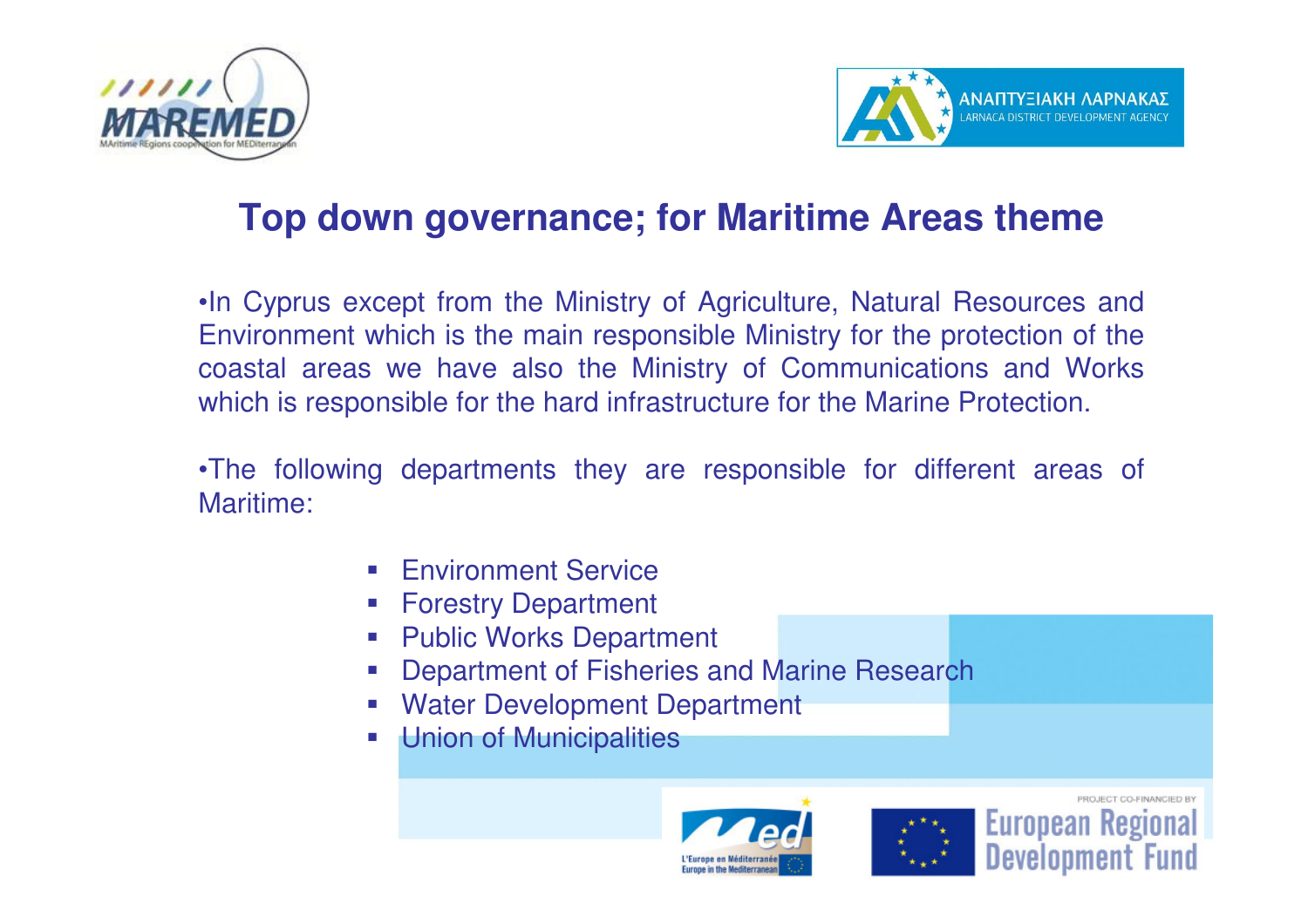



#### **Relations with the research organisations**

## •**Did you create programs of exchange of needs and results with your searchers in the Maritime themes?**

•Mostly they work with searches for research for the needs of improve in the Maritime sector. The CAMP of Cyprus for the Coastal Zone Management Protection is a cooperation between private searchers and the Environmental Department of Ministry of Agriculture, Natural Resources and Environment.

•For the Water Framework Directive they are cooperating with the MEDRC which is a Centre of Excellence in Desalination and Water Reuse Technology.



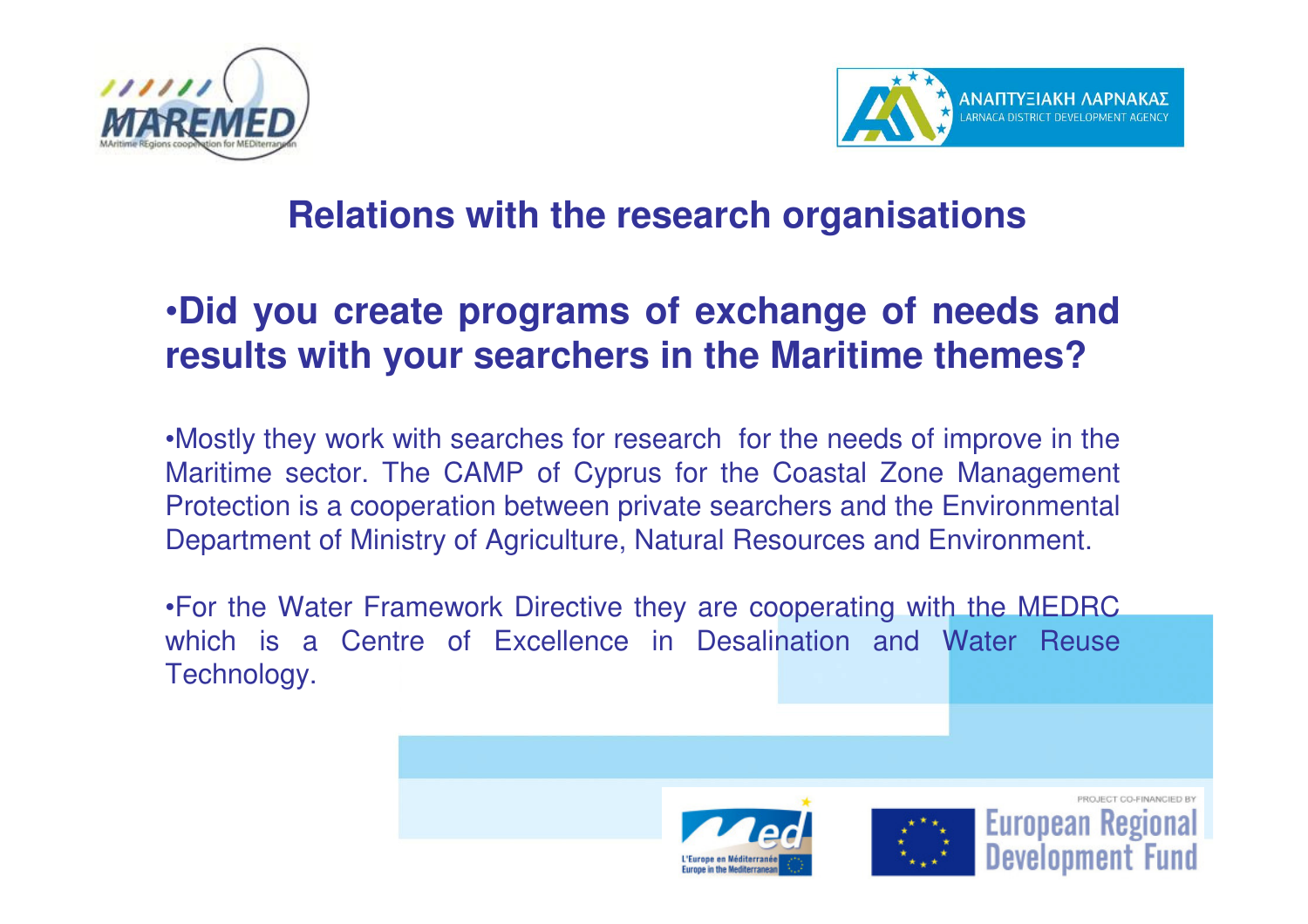



## **Transnational governance;**

• **Are you involved in thematic networks for Maritime themes or inter-regional or inter-state agreements?**

#### **Water Framework Directive**

• **Med - Hycos** - Mediterranean Hydrological Cycle Observing System (Med - Hycos) which is an information system based on a World Wide Web to Database connectivity dealing with managing and numerical/graphical processing of Hydro-Meteorological data.

• **GEMS** - Water United Nations Program provides scientifically-sound data and information on the state and trends of global inland water quality required as a basis for the sustainable management of the world's freshwater to support global environmental assessments and decision- making processes.



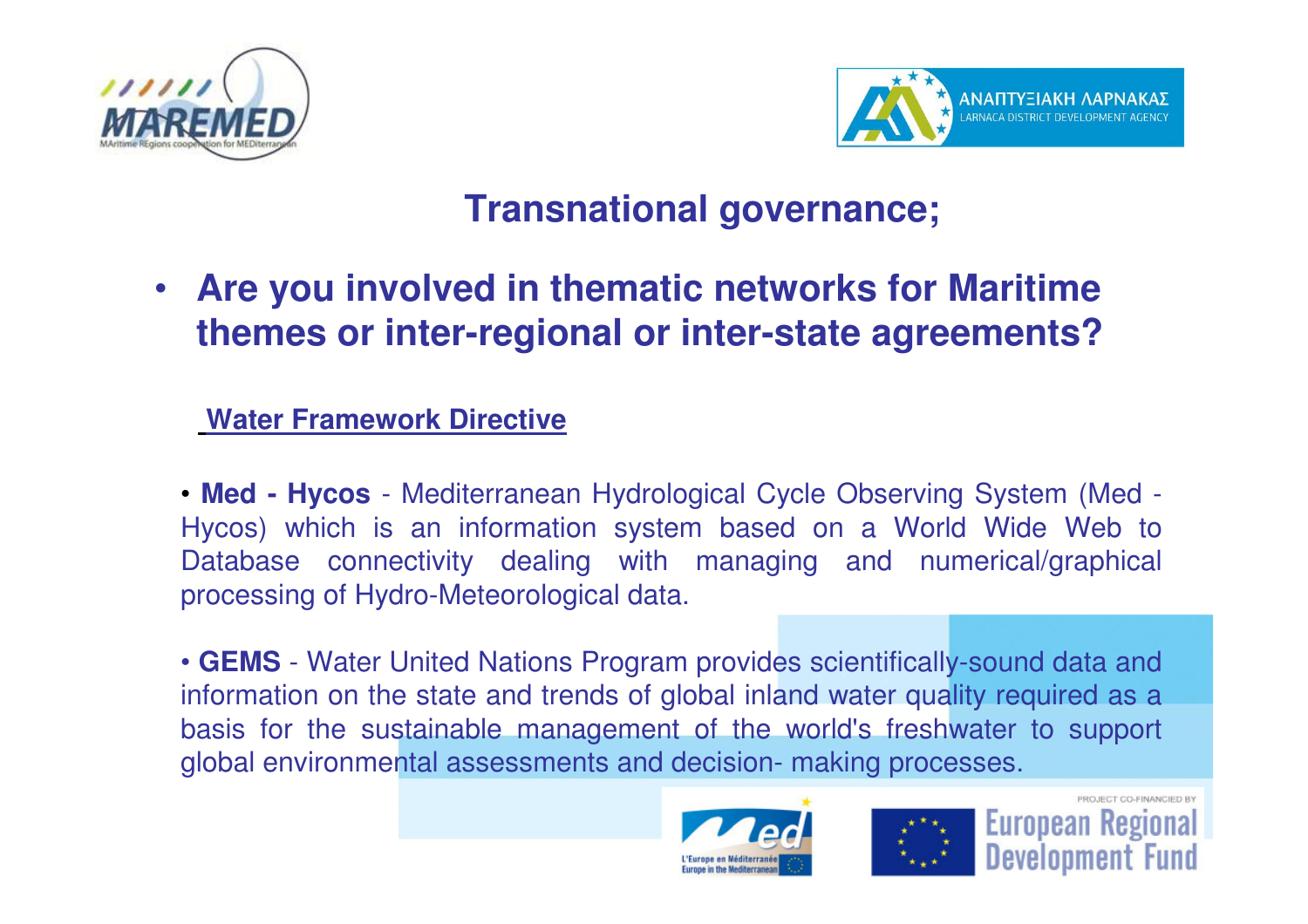



**Development Fund** 

## **Transnational governance;**

#### **Fishing**

• **MedMPA** – The project's general objective is to strengthen the conservation and sustainable management of the elements that make up the Mediterranean marine and coastal biological diversity. The actions advocated have been designed to act as models and thus play a pilot, demonstrational part. They also aim at strengthening the concerned countries' national capacities, to guarantee the future of marine resources; particularly those, which are of particular interest or are being threatened.

• **MedPOL** - is responsible for the follow up work related to the implementation of the LBS Protocol, the Protocol for the Protection of the Mediterranean Sea against Pollution from Land-Based Sources and Activities (1980, as amended in 1996), and of the dumping and Hazardous Wastes Protocols. MED POL assists Mediterranean countries in the formulation and implementation of pollution monitoring programmes, including pollution control measures and the drafting of action plans aiming to eliminate pollution from land-based sources.**European Regional**